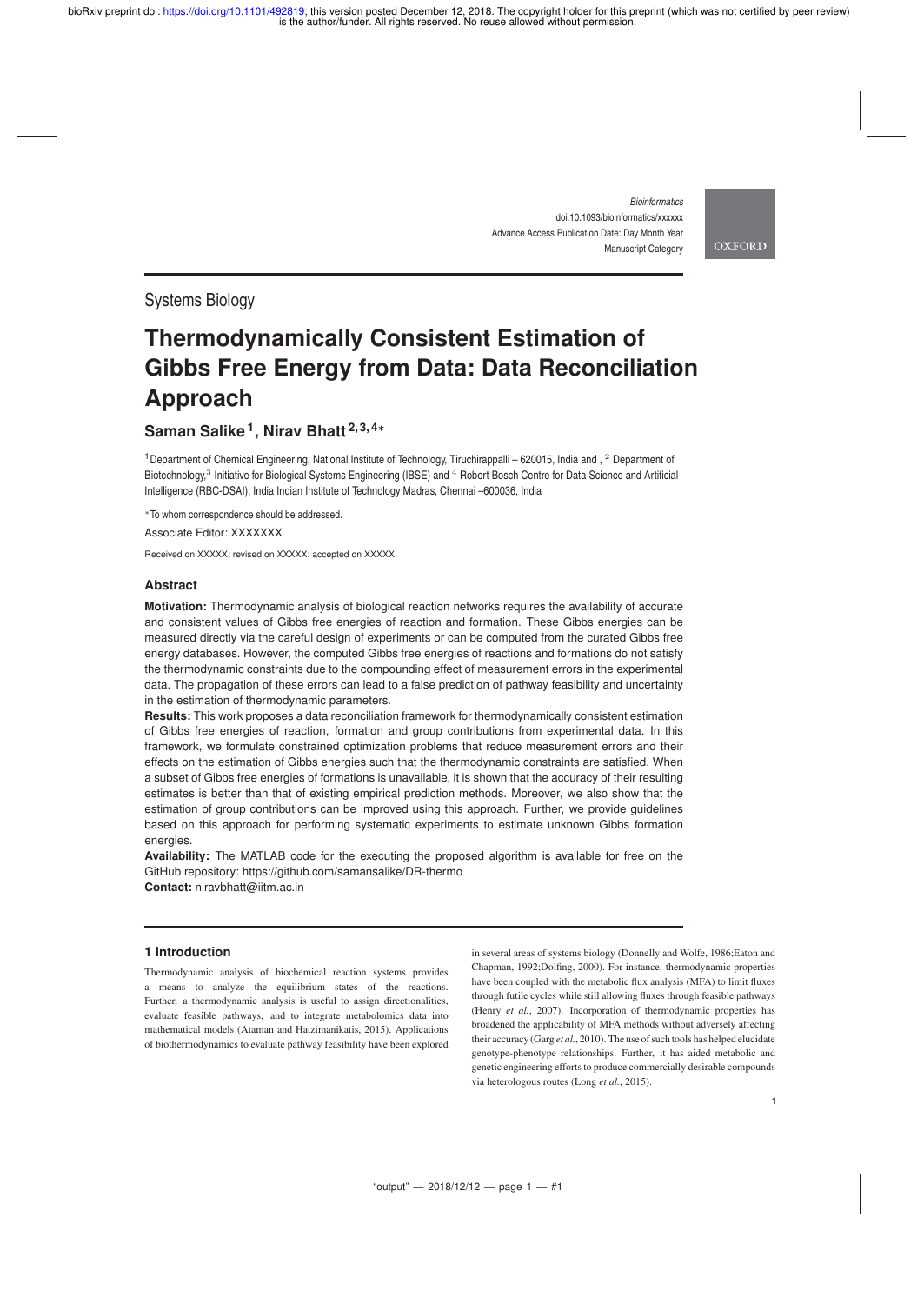Among the thermodynamic properties, the Gibbs free energy of a reaction is of primary importance because it permits the quantification of the degree of thermodynamic favorability of the given reaction (Goldberg, 2014). Since biochemical reactions occur in aqueous solutions and involve the release or uptake of protons, the standard 'transformed' Gibbs energy of a reaction depends on the ionic interactions and can be calculated from the apparent equilibrium constant,  $K'$ . Currently, empirical data on apparent equilibrium constants can be obtained from databases such as the National Institute of Standards and Technology (NIST)'s Thermodynamics of Enzyme-Catalyzed Reactions Database (TECRDB) (also labelled as NIST-TECRDB) (Goldberg *et al.*, 2004, 2007) which contains a comprehensive list of  $K'$  values for over four hundred reactions under different conditions. Moreover, since Gibbs energies of a reaction can also be computed from individual formation energies, several studies have also been dedicated to determine formation energies and have generated commendable data banks (Alberty, 1998, 2005; Thauer *et al.*, 1977; Thauer, 1998; Wagman *et al.*, 1982). However, thermodynamic analysis based entirely on such experimental databases is limited to small-scale systems or a subsections of genome-scale systems (Jankowski *et al.*, 2008). Consequently, several estimation methods have been formulated over the years to bridge this gap, the most prevalent of which is the group contribution method developed by Mavrovouniotis (Mavrovouniotis, 1990, 1991). This method in due course was greatly improved upon by several researchers (Jankowski *et al.*, 2008;Noor *et al.*, 2012, 2013;Du *et al.*, 2018). The group contribution method is based on the idea that the overall formation energy of a compound can be approximated as a linear function of the 'contributions' of its functional groups. The values of these group contributions are estimated using by a linear regression on the data set consisting of experimentally determined standard Gibbs free energies of reaction and formation. Such empirical prediction methods have successfully been used to study aromatic amino acid pathways (Hatzimanikatis *et al.*, 2005), glycolysis (Maskow and von Stockar, 2005), genome-scale model of E. Coli (Feist *et al.*, 2007; Henry *et al.*, 2006, 2007) biodegradation pathways (Finley *et al.*, 2009), and the metabolic network of G. sulfurreducens (Garg *et al.*, 2010).

However, inaccuracies in experimental data can lead to inconsistencies when different databases are combined to calculate property values for a given reaction (Goldberg, 2014). Such inconsistencies are also reflected in the estimated values for missing Gibbs energies of reaction and formation which are computed from the available measurements. Often, these estimates, as well as the measurements of Gibbs energies, violate the first law of thermodynamics because the overall Gibbs energy of a reaction that takes place in more than one step does not correspond with the sum of all standard Gibbs energies of intermediate steps under the same conditions. As a result, futile cycles can have a nonzero change in Gibbs energy (Noor *et al.*, 2013). Moreover, the effects of ionic interactions on the experimental data have to be normalized in order to obtain linear relationships between all variables (Alberty, 2005). This involves using the reported measurements of pH, ionic strengths and proton dissociation constants, which are often erroneous or missing altogether. For example, Maskow and von Stockar, 2005 found that feasible pathways can be falsely labelled as infeasible and vice versa without careful consideration of ionic strength of the solution, uncertainty in thermodynamic data and cell pH in studying the thermodynamic feasibility of the lactic acid fermentation pathway.

Such difficulties arising due to measurement errors are not unique to systems biology. For instance, plant data obtained in chemical and bio-tech industries are often corrupted by measurement errors which undermine the quality of such data-driven methods. In such scenarios, data reconciliation (DR) as a technique has been used for an accurate and consistent estimation of process parameters and variables from measurements (Dabros *et al.*, 2009; Narasimhan and Jordache, 1999; Hodouin, 2010). The DR based

methods exploit the redundancies arising due to physical constraints such as the closure of mass and energy balance equations to improve the estimates of the underlying variables (Narasimhan and Jordache, 1999). The aim of the DR methods is to obtain accurate estimates of the variables from experimental data such that they are consistent with the physical constraints imposed (Narasimhan and Jordache, 1999). Since physical laws of mass conservation and thermodynamics also govern biosynthetic transformations in biological systems (Lewis *et al.*, 2012), we show that a similar approach can be employed to obtain consistent estimates of Gibbs free energies of reaction and formation.

In this work, we propose a framework that employs the data reconciliation approach to adjust available measurements such that thermodynamic laws are satisfied. It will be shown that the proposed DR approach can be used to reconcile all measured Gibbs energies and estimate the missing Gibbs energies under certain conditions when a subset of measurements is available. Further, the DR framework is extended to estimate group contributions. Moreover, we also provide guidelines for the curation of the reconciled data and the design of new experiments for an improved estimation of missing Gibbs free energies. To illustrate the applicability of the framework, we use a subset of reactions from the NIST-TECR database that only contain compounds whose formation energy value is available from the Alberty (2005) table .

# **2 Approach**

The DR framework is shown in Figure 1 for estimating Gibbs free energies. In the reconciliation step, the DR framework requires three inputs: (i) measured variables (the standard 'transformed' Gibbs free energies of reaction and formation), (ii) a priori information such as stoichiometric matrix, group definitions, and (iii) constraints between all the variables. The experimental standard 'transformed' Gibbs energies are converted to standard Gibbs energies by applying the inverse Legendre transform, using the proton dissociation constants and the values of the controlled variables such as temperature,  $pH$  and ionic strength. The reconciled Gibbs free energies are then estimated by minimizing the sum squared difference between each measurement and the corresponding estimate, subject to thermodynamic constraints. The missing Gibbs energies of reaction and formation are estimated by using the reconciled estimates of the measurements and the constraint equations representing their relationships. Since the thermodynamic constraints are linear, this leads to a linear DR problem which can be solved analytically. The DR framework provides thermodynamically consistent estimates of Gibbs free energies. Then, these reconciled values of Gibbs free energies of reaction, formation and groups can be curated in a database.

In the prediction step, the curated data can be used to estimate any new unknown Gibbs free energies of reaction. If the Gibbs free energies of formation for all the reactants taking part in a given reaction are available in the curated database, the thermodynamic constraints can be directly used to predict the Gibbs free energy of the given reaction, often labelled as the standard method. On the other hand, if the Gibbs energies of formations for only a subset of reactants are available in the curated database, the component contribution method can be used to predict the reaction Gibbs free energies using the available Gibbs energies of formation and the group contributions (Noor *et al.*, 2013). Further, the information of temperature can also be incorporated (Du *et al.*, 2018). This work deals with the first step of data reconciliation formulation to obtain the thermodynamically consistent estimates of Gibbs free energies.

# **3 Methods**

In this section, we delineate the data reconciliation approach to consistently estimate the Gibbs free energies of reaction, formation, and group contributions from experimental data.

#### **2** *Salike and Bhatt*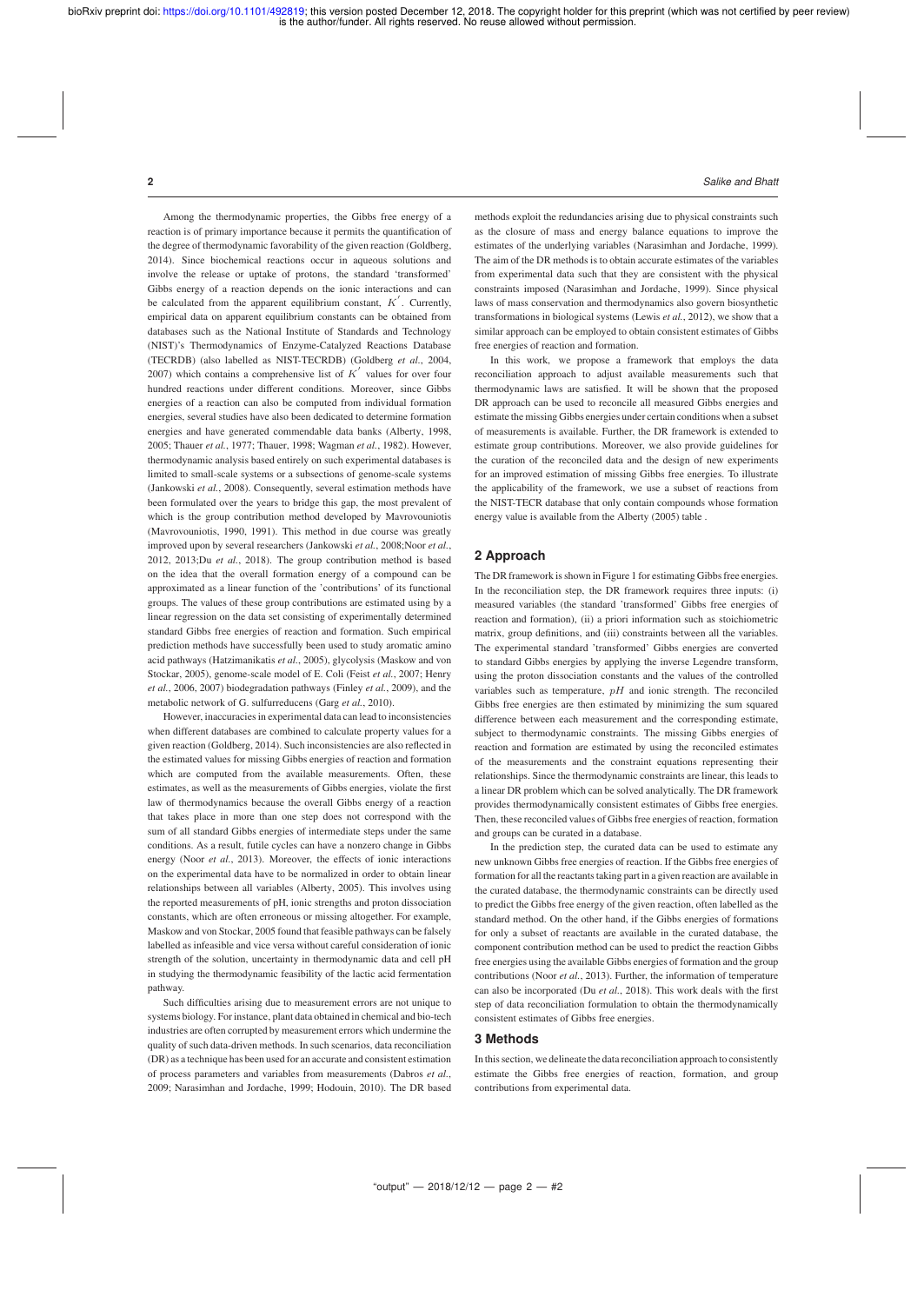*Thermodynamically consistent estimation of Gibbs energies* **3**



Fig. 1. Data Reconciliation Framework consisting of two parts: (i) Reconciliation Step: Thermodynamically consistent estimates of Gibbs free energies of reaction, component formation and groups are obtained and the reconciled estimates are curated for the prediction step, and (ii) Prediction step: The Gibbs free energies of unknown reactions are predicted using the reconciled formation and/or Groups Gibbs free energies and standard method or component contribution method from the curated database.

# 3.1 Data reconciliation: Imposing thermodynamic constraints for estimating standard Gibbs free energies

Consider a biochemical reaction network with  $n$  reactions between m compounds. If the vectors  $\Delta_r G^{\circ} \in \mathbb{R}^{n \times 1}$  and  $\Delta_f G^{\circ} \in$  $\mathbb{R}^{m \times 1}$  represent the standard Gibbs energies of reaction and formation, respectively<sup>1</sup>. The stoichiometric matrix  $S \in \mathbb{R}^{m \times n}$  describes the metabolic reactions taking place in the system. Each column in S represents the stoichiometric coefficients of a reaction with negative and positive values representing the reactants and products respectively. At the standard conditions, the thermodynamic law leads to the following relationship (Alberty, 2005):

$$
\Delta_r G^\circ = \mathbf{S}^T \Delta_f G^\circ
$$

$$
\begin{bmatrix} \mathbf{I} & -\mathbf{S}^T \end{bmatrix} \begin{bmatrix} \Delta_r G^\circ \\ \Delta_f G^\circ \end{bmatrix} = \mathbf{0}
$$
 (1)

Eq. (1) is violated due to the presence of measurement errors in the measured Gibbs energies,  $\Delta_rG^{\rm o}{}_{m}$  and  $\Delta_fG^{\rm o}{}_{m}.$  Hence, the objective is to estimate these energies such that they do not violate the thermodynamic relationships in Eq. (1). Note that there are  $n$  relationships in Eq. (1) for the  $n$  reactions. Often, it is assumed that the measurement errors follow a multivariate normal distribution with zero mean and a co-variance matrix Σ. Then, the DR problem can be formulated as a constrained weighted least–squares optimization problem as follows:

$$
\min_{\mathbf{y}_e} \quad (\mathbf{y}_m - \mathbf{y}_e) \, \mathbf{\Sigma}^{-1} (\mathbf{y}_m - \mathbf{y}_e)^T
$$
\ns.t.

\n
$$
\mathbf{A} \mathbf{y}_e = \mathbf{0} \tag{2}
$$

with  $\mathbf{y}_e = \begin{bmatrix} \Delta_r G_e^{\circ} \\ \Delta_f G_e^{\circ} \end{bmatrix}$ ,  $\mathbf{y}_m = \begin{bmatrix} \Delta_r G_m^{\circ} \\ \Delta_f G_m^{\circ} \end{bmatrix}$ ,  $\mathbf{A} = \begin{bmatrix} \mathbf{I} & -\mathbf{S}^T \end{bmatrix}$ , where the subscripts  $m$  and  $e$  denote the experimental data and the corresponding reconciled estimates, respectively. In the objective function, total  $(n+m)$ Gibbs free energies are the reconciled (or estimated) such that they satisfy the *n* thermodynamic constraints in Eq.  $(1)$ . Each diagonal element of  $\Sigma$  represents the variance of the measurement error in a variable. Thus, higher weights are given to more accurate measurements. In practice, these variance values can be estimated by repeated measurements or the experimentalist can assign values based on their knowledge. Otherwise, a weight of one can be assigned. It should be noted that the standard transformed Gibbs energies  $\Delta_r G^{'\circ}$  (computed from apparent equilibrium constants) include the potential of  $H^+$  as a natural variable. This is the effect normalized by the inverse Legendre transform while converting the standard 'transformed' Gibbs energies to standard 'chemical' Gibbs energies that are used to impose thermodynamic constraints on estimates using Eq. 1 (see Section 1 of the supplementary material for details on the inverse Legendre transform).

The constrained optimization problem in Eq. (2) is a quadratic optimization problem. Hence, an analytical solution of the optimization problem Eq. (2) for  $y_e$  can be computed using the first order optimality conditions as (Narasimhan and Jordache, 1999):

$$
\hat{\mathbf{y}}_e = [\mathbf{I} - \Sigma \mathbf{A}^T (\mathbf{A} \Sigma \mathbf{A}^T)^{-1} \mathbf{A}] \mathbf{y}_m = \mathbf{B} \mathbf{y}_m \tag{3}
$$

Then, the estimated  $\Delta_r \hat{G}^{\circ}_{\epsilon}$  and  $\Delta_f \hat{G}^{\circ}_{\epsilon}$  can be obtained in terms of the measured values  $\Delta_r\hat G^\circ_m$  and  $\Delta_f\hat G^\circ_m$  as follows:

$$
\begin{bmatrix}\n\Delta_r \hat{G}_e^{\circ} \\
\Delta_f \hat{G}_e^{\circ}\n\end{bmatrix} = \mathbf{B} \begin{bmatrix}\n\Delta_r G_m^{\circ} \\
\Delta_f G_m^{\circ}\n\end{bmatrix}
$$
\n(4)

Further, note that the estimates in Eq. (4) are normally distributed with the expected value and co-variance matrix given as follows (Narasimhan and Jordache, 1999):

$$
\mathbf{E}[\hat{\mathbf{y}}_e] = \mathbf{y}_e
$$
  

$$
[\hat{\mathbf{y}}_e] = \mathbf{B} \Sigma \mathbf{B}^T.
$$
 (5)

The characteristics of the estimates in Eq. (5) are useful in providing bounds in thermodynamics-based metabolic flux analysis or metabolic network thermodynamics (Henry *et al.*, 2007).

#### 3.1.1 Partially measured reaction systems

Cov

Often, the Gibbs free energies of all reactions and compound formation in a biochemical reaction network are not measured. Hence, a subset of Gibbs free energies measurements is only available. In such cases, the linear DR framework can be extended to reconcile the measured Gibbs free energies and to estimate the unmeasured ones under certain conditions. In this situation, this DR problem is decomposed into two sub-problems. In the

<sup>&</sup>lt;sup>1</sup> The standard condition in biochemical systems corresponds to Pressure,  $P = 1$  bar,  $pH = 7$ , and  $pMg = 3$ , and the ionic strength,  $I = 0$  or  $I=0.25$  M. Often,  $I=0.25$  is defined as near physiological conditions (Alberty, 1994)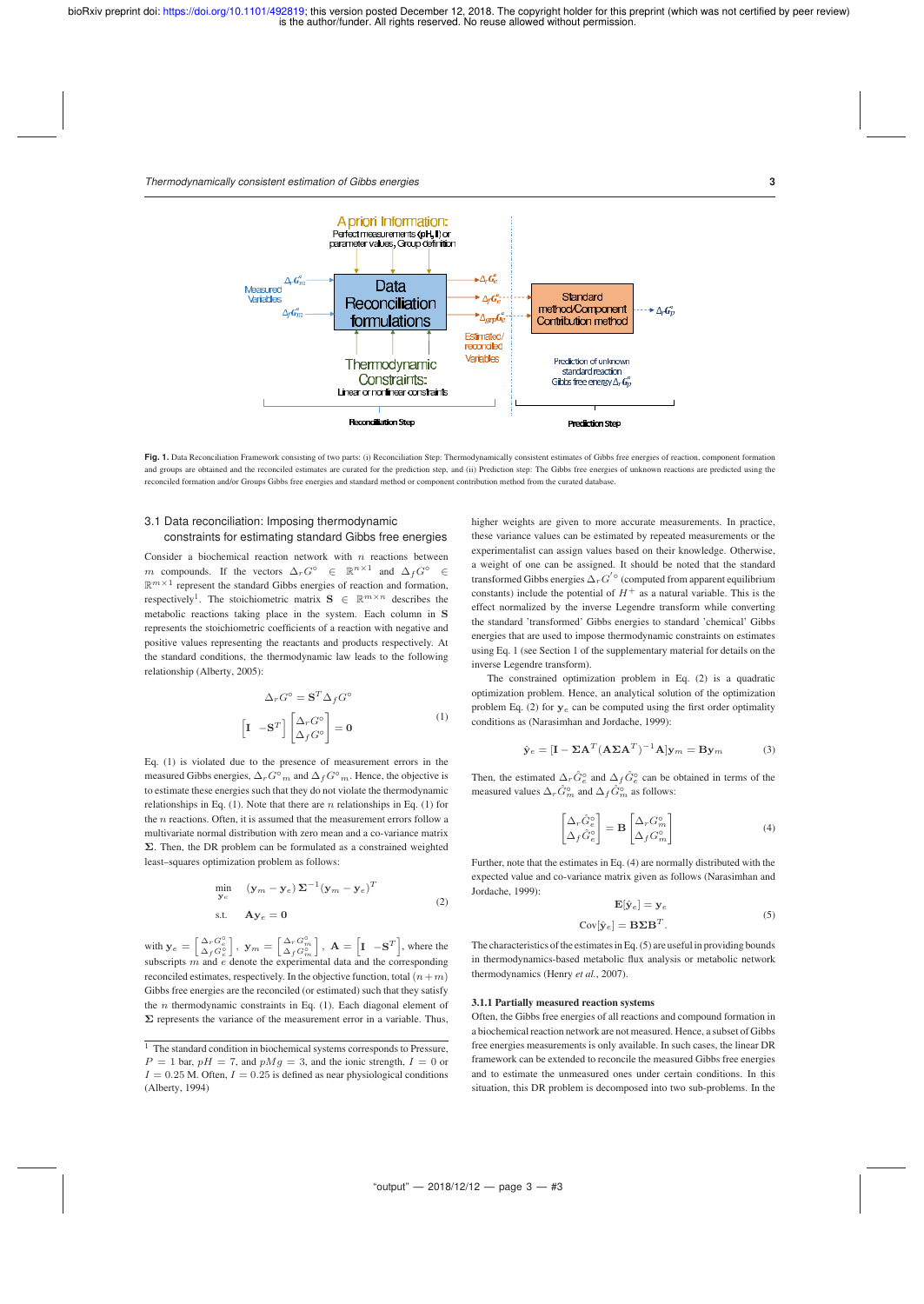wher

first sub-problem, the approach mentioned based on the fully measured Gibbs free energies (Section 3.1) has to be modified such that a reduced set of constraints between the measured Gibbs free energies is obtained. Then, the reconciled estimates of the measured Gibbs free energies are obtained subject to the reduced set of constraints. In the second step, the thermodynamic constraints are used to estimate the unmeasured Gibbs free energies from the reconciled ones obtained in the first step. To obtain a reduced set of constraints in the first sub-problem, the constraints in Eq. (1) can be decomposed into the measured ( $\Delta G<sup>°</sup><sub>m</sub>$ ) and unmeasured Gibbs free energies  $(\Delta G_u^{\circ})$  as follows:

$$
\mathbf{A}_m \Delta G_m^{\circ} + \mathbf{A}_u \Delta G_u^{\circ} = \mathbf{0} \tag{6}
$$

where the matrix  $\mathbf{A}_{\mathbf{m}}$  consists of the columns of  $[\mathbf{I} - \mathbf{S}^T]$  corresponding to  $\Delta G_m^{\circ}$  while the matrix  $\mathbf{A}_u$  consists of the columns of  $[\mathbf{I} - \mathbf{S}^T]$ corresponding to  $\Delta G_u^{\circ}$ . In practice, the Gibbs free energies of reactions and a subset of the Gibbs free energies of formation are measured. For a reaction system involving  $n$  reactions and  $m$  species, if only  $p$  Gibbs free energies of formation  $( $m$ ) are not measured. Then, Eq. (6) can be$ written as follows

$$
\begin{aligned}\n\left[\mathbf{I} \quad -\mathbf{S}_m^T\right] \begin{bmatrix}\n\Delta_r G_m^{\circ} \\
\Delta_f G_m^{\circ}\n\end{bmatrix} + \left[-\mathbf{S}_{\mathbf{u}}^T\right] \begin{bmatrix}\n\Delta_f G_u^{\circ}\n\end{bmatrix} = \mathbf{0} \\
\mathbf{B} \quad \Delta G_m^{\circ} = \begin{bmatrix}\n\Delta_r G_m^{\circ} \\
\Delta_r G_m^{\circ}\n\end{bmatrix} \in \mathbb{R}^{n + (m - p) \times 1} \text{ and } \Delta G_u^{\circ} = \Delta_f G_u^{\circ} \in \mathbb{R}^{n + (m - p) \times 1}.\n\end{aligned}
$$

 $\left| \Delta_f G_m^{\circ} \right|$  $\mathbb{R}^{p \times 1}$  are vectors representing the measured reaction and formation energies and the unmeasured formation energies. The formulation in Eq. (6) is also applicable when the Gibbs energies of reactions are not measured. Similarly,  $S_m$  and  $S_u$  are the stoichiometric matrices corresponding to the measured and unmeasured formation energies. The contribution of the unmeasured Gibbs free energies can be eliminated by constructing a projection matrix **P** of dimension  $(q \times n)$  such that  $PA<sub>u</sub> = 0$ . Then, by pre-multiplying the constraints in Eq. (6), the reduced set of constraints corresponding to the measured Gibbs free energies are obtained as follows:

$$
\mathbf{P}\mathbf{A}_{\mathbf{m}}\Delta G_{m}^{\circ}=\mathbf{0}\tag{7}
$$

Note that there are only  $q \, < \, n$  constraints in the reduced set. The details for the computation of project matrix are given in Section 4 of the supplementary material. The resulting DR problem can be formulated as follows:

$$
\min_{\mathbf{y}_e} \quad (\mathbf{y}_m - \mathbf{y}_e) \, \mathbf{\Sigma}^{-1} (\mathbf{y}_m - \mathbf{y}_e)^T
$$
\n
$$
\text{s.t.} \quad \mathbf{PA}_m \mathbf{y}_e = \mathbf{0} \tag{8}
$$

with  $y_e = \Delta G_{m,e}^{\circ}$ ,  $y_m = \Delta G_m^{\circ}$ . The reconciled estimates,  $\Delta \hat{G}_{m,e}^{\circ}$ , can be computed using the solution in Eq. (3) with  $A = PA<sub>m</sub>$ .

In the second step, the unmeasured Gibbs free energies can be estimated using a least-squares solution as follows:

$$
\Delta G_{u,e}^{\circ} = -(\mathbf{A}_u^T \mathbf{A}_u)^{-1} \mathbf{A}_m \Delta G_m^{\circ}
$$
\n(9)

A sufficient number of Gibbs free energies have to be measured to apply the approach mentioned based on the partial measurements. In construction of **P** for this approach, it is assumed that the q rows of **P** are independent and  $q = n - p$ . Hence, all the p unmeasured formation energies can be estimated. However, even if the  $q$  rows are not independent, only a subset of the unmeasured formation energies can be estimated. The analysis related to solvability and estimability of the Gibbs free energies for a given set of Gibbs free energies measurements is discussed in Section 3.3.

#### **4** *Salike and Bhatt*

# 3.2 Estimating group contributions

Improving the accuracy of the group contribution methods is of prime importance due to their high coverage and applicability to the majority of biochemical reaction networks (Noor *et al.* (2013)). However, in addition to the effect of measurement errors, inaccuracies in these estimates arise due to the simplifying assumption that the group contributions are additive. This is referred as modelling error due to result of the approximation  $\Delta_f G^{\circ} \approx \mathcal{G} \Delta_{grp} G^{\circ}$ , where  $\mathcal{G} \in \mathbb{R}^{m \times g}$  is the group incidence matrix in which each row represents the decomposition of each compound in  $S$  into to a predefined set of  $g$  structural subgroups and the vector  $\Delta_{grp}G^{\circ} \in \mathbb{R}^{g \times 1}$  consists the Gibbs free energies of different groups as its elements. Since the relationships between the Gibbs energies of groups and species' formation are empirical in nature, these relationships cannot be included as constraints. However, an improved optimization problem can be formulated such that measurement and modelling errors are simultaneously minimized without violating the thermodynamic constraints. This is achieved by using the reconciled estimates of formation energies to estimate group contributions by modifying the optimization problem. This optimization problem extends the formulation in Eq. (2) to include the information of the group contribution method, with  $y_m =$ 

$$
\begin{bmatrix}\n\Delta_r G_m^{\circ} \\
\Delta_f G_m^{\circ} \\
\Delta_f G_e^{\circ}\n\end{bmatrix}, \mathbf{y}_e = \begin{bmatrix}\n\Delta_r G^{\circ} e \\
\Delta_f G^{\circ} e \\
\beta \Delta_{grp} G_e^{\circ}\n\end{bmatrix}, \mathbf{A} = \begin{bmatrix}\n\mathbf{I} & -\mathbf{S}^T & \mathbf{0}\n\end{bmatrix}.
$$
 Here,  $\Delta_f G^{\circ} e$ 

is included in both  $y_e$  as well as  $y_m$ . The estimation of group contributions for a rank-deficient matrix  $G$  is given in Section 7 of the supporting material.

#### 3.3 Observability and redundancy analysis of measurements

For a given set of measured Gibbs free energies of reaction and formation, it is important to answer the following two questions: (Q1) Is it possible to obtain thermodynamically consist reconciled estimates for the given set of measurements? and (Q2) Is it possible to estimate unmeasured missing Gibbs free energies from the measured ones in partially measured systems? The DR framework can provide answers for these questions using the concepts of redundancy (for Q1) and observability (for Q2). The observabiity and redundancy analysis is performed as a part of the DR approach. For a reaction system with n reactions and  $m$  compounds, if an unmeasured Gibbs free energy can be estimated uniquely from the measured Gibbs free energies and the constraints, then the unmeasured Gibbs free energy is observable. On the other hand, if measurement of a Gibbs free energy is removed from the measured ones, and it can be still uniquely estimated from the rest of the measured energies, then the measured one is redundant and this property is referred as redundancy (See Section 5 of the supporting materials for details). For a partially measured reaction systems, if the s rows of **P** are independent with  $s < q$ , then the observability analysis allows us to find out which unmeasured Gibbs free energies can be estimated from the measured ones. Let us divide the unmeasured Gibbs free energies  $\Delta G_u^{\circ}$  into two parts as follows:  $\Delta G_u^{\circ} =$ I  $\Delta G_{u,s}^{\circ}$  $\Delta G_{u,q-s}^{\circ}$  . Then, the following relationships can be derived between  $\Delta G_{u,s}^{\circ}$  corresponding to the s independent rows of the projection matrix P,  $\Delta G<sub>m</sub>$  and the remaining  $q - s$  unmeasured Gibbs free energies  $\Delta G_{u,q-s}^{\circ}$  as follows:

$$
\Delta G_{u,s}^{\circ} = -\mathbf{R}_1^{-1} \mathbf{Q}_1^T \mathbf{A}_m \Delta G_m^{\circ} - \mathbf{C} \Delta G_{u,q-s}^{\circ}
$$
 (10)  

$$
\mathbf{0} = \tilde{\mathbf{A}}_P \mathbf{x}_m
$$
 (11)

where  $\mathbf{R}_1$ ,  $\mathbf{Q}_1$ ,  $\mathbf{C} = \mathbf{R}_1^{-1} \mathbf{R}_2$ , and  $\overline{\mathbf{A}} = \mathbf{P} \mathbf{A}_m = \mathbf{Q}_2^T \mathbf{A}_m$  are the matrices obtained via the QR decomposition of  $A_u$ . The details of derivation and the matrices are given in Section 5 of the supporting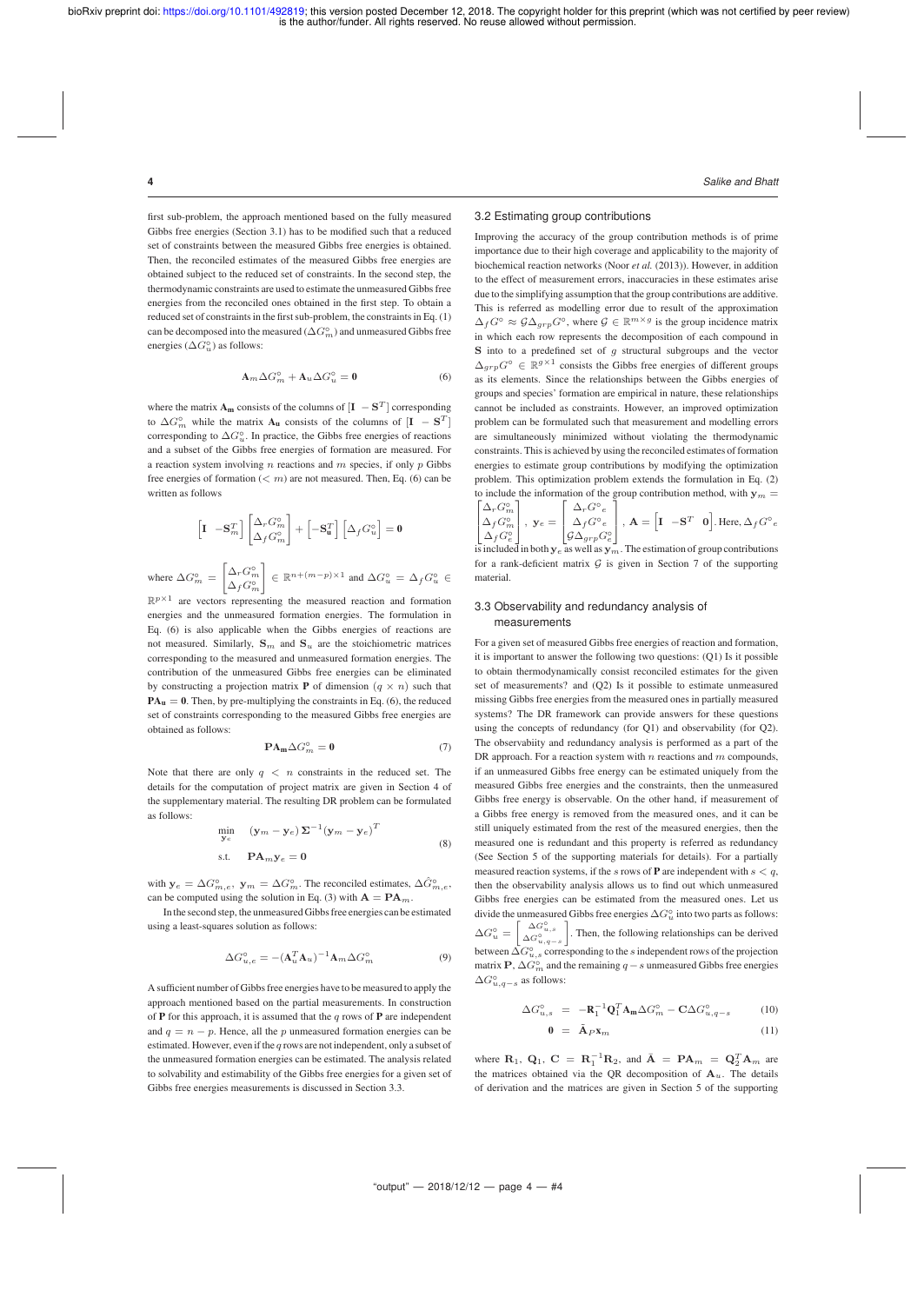#### *Thermodynamically consistent estimation of Gibbs energies* **5**

materials. In Eq. (11), the matrices C and  $\tilde{A}_P$  contain all the necessary information to classify Gibbs free energies into the observable and redundant variables. If a row of C has zero elements only, then the corresponding unmeasured Gibbs free energies can be estimated uniquely from  $\Delta G<sub>m</sub>$  and it is observable. On the other hand, if a row of C contains at least one non-zero element, then the corresponding Gibbs free energy is unobservable because its estimates depends on the values of the  $(q - s)$ unmeasured Gibbs free energies as it can be seen in Eq. (11). Further, the  $(q - s)$  unmeasured energies are also unobservable because their values have to be specified. If a column of  $\tilde{A}_P$  has zero elements only, then the corresponding measured Gibbs free energy is not the redundant variable. In other words, that energy can not be reconciled as it cannot be indirectly estimated from the other measured energies and the reduced set of constraints (Narasimhan and Jordache (1999)).

## **4 Results and Discussion**

Published data: We consider a test set of 87 different metabolic reactions from the NIST-TECR database to illustrate the data reconciliation framework. The measured formation energies of the 84 compounds involved were obtained from (Alberty, 2005). The relevant data are provided in Section 9 of the supplementary material. The measurements of the apparent equilibrium constants for many of these reactions are available at different conditions. The inverse Legendre transformation was applied to calculate the standard Gibbs free energies of these reactions.

Simulated data: To assess the accuracy of the DR approach, the true values of the available thermodynamic data have to be known. Thus, the standard reaction and formation energy estimates obtained after reconciling the published values were assumed to be "true" parameter values for the simulated data. Then, noisy Gibbs free energy measurements were generated by adding the Gaussian errors with zero mean and variance of  $\alpha$  percentage of the "true" value of each measurement where  $\alpha$  is a positive constant. These simulated data were used to reconcile the Gibbs free energies using the DR approach and the regression methods.

# 4.1 Comparison of data reconciliation with the linear regression

The DR method and regression are applied to the published experimental Gibbs free energy data. The results are shown in Figure 2. It can be observed from Figure 2 a) that the published experimental Gibbs free energy data are not thermodynamically consistent, i.e. they do not satisfy constraints in Eq. (1). Thermodynamic consistency here is the deviation of the  $S^T \Delta_f G_m^{\circ}$  value from the corresponding measured  $\Delta_r G_m^{\circ}$  value (vertical distance from the 45◦ line). Since the erroneous experimental data were combined from different sources, the average constraint error in terms of the root-means-squares-error (RMSE) is 22.63 kJ mol<sup>-1</sup>. Under the assumption that the uncertainty is only due to measurement errors in apparent equilibrium constant data, and not in the normalization of ionic effects, the DR method as applied to the published data. The resulting reconciled Gibbs free energies after adjusting both  $\Delta_r G^{\circ}_m$  and  $\Delta_f G^{\circ}_m$ were consistent, with zero constraint errors as shown in Figure 2 a).

The linear regression between the experimental data  $\Delta_r G^{\circ}_m$  and  $\Delta_f G^{\circ}_{m}$  with the model equations being the constraints (Eq. 1) is fitted (see Section 2 for more details). In the linear regression, it is assumed that the formation energy measurements do not contain any measurement errors. However, due to the measurement errors in the experimental data in the training data and only  $\Delta_r G^{\circ}_{\text{m}}$  error is minimized without imposing the thermodynamic constraints. This approach leads to thermodynamic inconsistencies in the estimates which cannot be avoided. Hence, the average constraint error in terms of the RMSE is 7.34 kJ mol $^{-1}$  in the linear regression estimates of the measured data. The accuracy of an estimation

method is determined by the deviations of the estimates from the true values. In this study, this error is referred to as a prediction error (The details on the constraint error and prediction error are provided in Section 8 of the supplementary material). To demonstrate the utility of the DR approach, we have applied the DR and linear regression method to the simulated data. As shown in Table 1, even for the  $\alpha$  value as high as 30 %, the average deviations from the "true" values in the case of linear DR estimates of the simulated measurements are nearly half of those of the linear regression estimates. For the simulated data with  $\alpha = 10\%$ , the estimates and confidence intervals are given in Section 10 of the supporting information.

The main use of the DR method is in estimating missing Gibbs energies and reconciling estimates from measured Gibbs free energies in partially measured systems. An observability analysis for the entire set of reactions on the NIST-TECR database of nearly 4000 reactions between 566 compounds. It was found that the formation energy estimates of 77 compounds can be obtained entirely from the available experimental data on the formation energies (of 117 compounds obtained from Alberty (2005)) and the reaction equilibrium constants for 134 reactions. (See the reconciled values for 77 compounds in Section 6 of the supporting information.) To evaluate the regression and DR approach, we used subsampling based cross-validation using the simulated data (with  $\alpha = 10$ ). To ensure that only the observable Gibbs energies are sampled out, the observability analysis was performed for the matrix  $[{\bf I} - {\bf S}^T]$  and the 87 observable Gibbs energies of reaction and formation were identified. For generating a sample, thirty observable Gibbs energies were randomly sampled out as a validation set. The remaining data was used to train the regression model and the estimates for the validation set were then determined. The method for linear DR for partially measured measured reaction systems in Section 3.1.1 is applied to obtain the reconciled and estimates of the unmeasured Gibbs free energies in a validation set. The process of sub-sampling and estimation was repeated several times with increasing number of sub-samples from 10 to 500. After each step of sub-sampling and estimation, the average cross-validation error was then computed as RMSE of the sub-samples for the estimates obtained by the linear regression and DR method. The results are shown in Figure 3 as a plot between the resulting RMSE of sub-samples and the number of subsamples. The average cross validation error for regression was higher than that of the DR approach at the low number of sub-samples. In fact, this error was initially very high, but approached that of reconciliation as the number of iterations increased beyond 500. The validation error for reconciliation remained roughly constant irrespective of the sub-sample being validated. This suggests that regression is prone to over-fitting and the accuracy of the method is sensitive to the quality of training data and the exact set of Gibbs energies that are required to be estimated. The DR avoids this by using reconciled estimates of measurements with zero constraint error to estimate the missing Gibbs free energies.

Table 1. Comparison of linear data reconciliation and linear regression for simulated data. The errors computed as an RMSE in kJ mol<sup>-1</sup>

| $\alpha$ | Average<br>constraint error<br>(Reconciliation) | Average<br>constraint error<br>(Regression) | Average<br>prediction error<br>(Reconciliation) | Average<br>prediction error<br>(Regression) |
|----------|-------------------------------------------------|---------------------------------------------|-------------------------------------------------|---------------------------------------------|
| $1\%$    | $2.86 \times 10^{-12}$                          | 1.4613                                      | 0.949                                           | 1.3327                                      |
| 5%       | $2.74 \times 10^{-14}$                          | 4.2721                                      | 1.9028                                          | 3.8284                                      |
| 10%      | $1.19 \times 10^{-12}$                          | 5.8771                                      | 2.947                                           | 4.639                                       |
| 20%      | $6.59 \times 10^{-12}$                          | 9.0241                                      | 3.4290                                          | 7.0352                                      |
| 30%      | $1.24 \times 10^{-11}$                          | 9.9850                                      | 4.3306                                          | 8.1603                                      |
|          |                                                 |                                             |                                                 |                                             |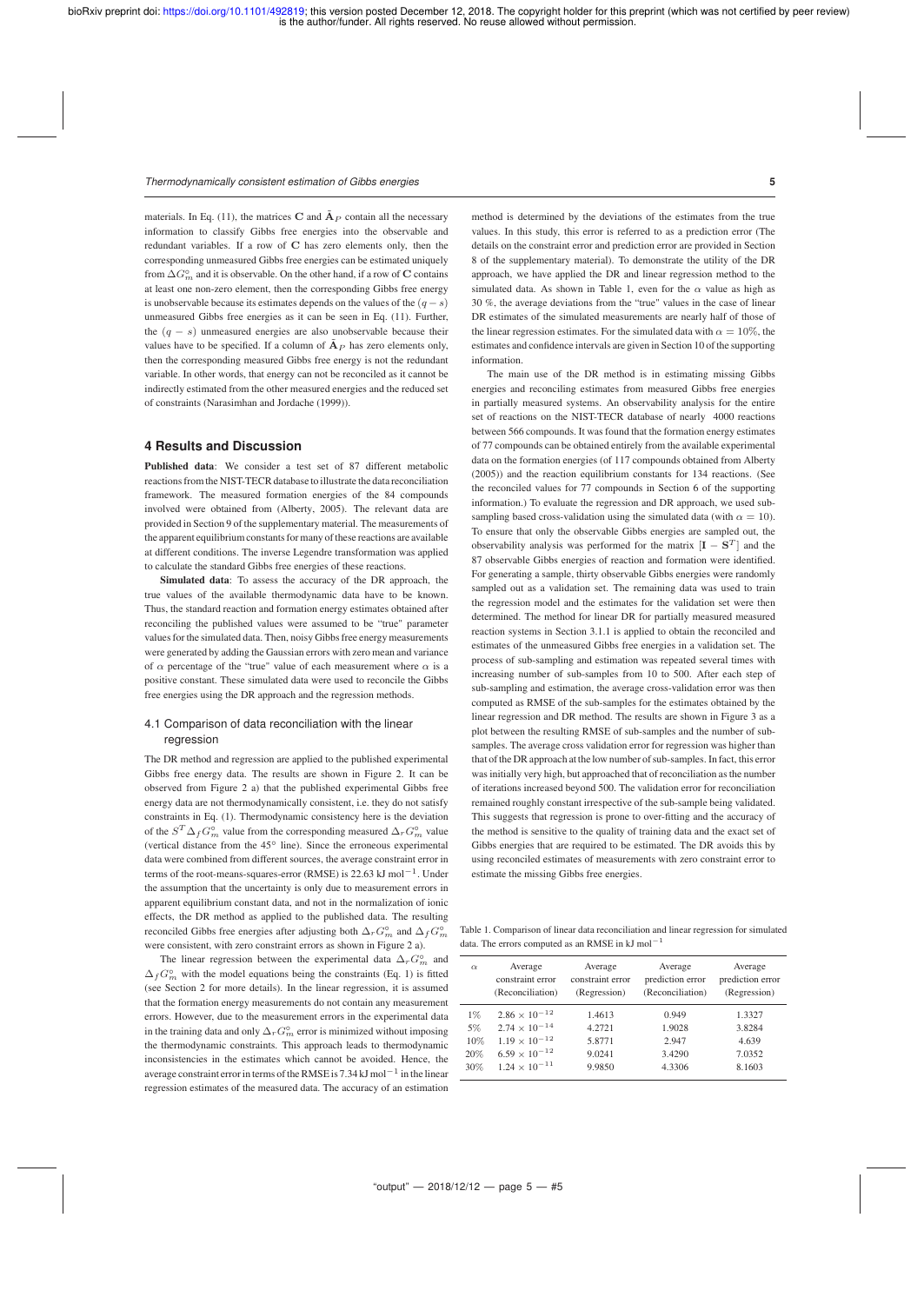**6** *Salike and Bhatt*



**Fig. 2.**(a) Comparison of the extent of violations of the thermodynamic constraints (Eq. (1)) in the published, regression estimates and the reconciled estimates for standard Gibbs free energies. The average constraint error per reaction in terms of the RMSE values are 22.63  $kJ$ mol<sup>-1</sup> and 7.34 kJmol<sup>-1</sup> are for the published data and the regression estimates, respectively. This error is virtually zero in the reconciled estimates. (b) Comparison of the estimates for the simulated data with 10% noise with RMSE of 24.16 kJmol−1, similar to published data. The resulting reconciled estimates are consistent and have an average deviation of 2.94 kJ mol<sup>−1</sup> from the "true" values in comparison to 4.64 kJ mol<sup>−1</sup> in the regression estimates.

# 4.2 Improved estimation of group contributions

The compounds in the data set considered were decomposed into thirty groups and the group incidence matrix *G* was constructed. The group decomposition was carried out based on the work of Noor *et al.*, 2013 and the same group definitions were used (see Section 10 of the supporting material for details). For simulated measurements with  $\alpha = 10$ , the group contributions were estimated using the DR approach in Section 3.2. The constraint error of the DR estimates quantified here by the average squared difference between  $\Delta_r G^{\circ}$  and  ${\bf S}^T G \cdot \Delta_{grp} G^{\circ}$  was lower (RMSE of 3.77) kJ/mol) in comparison to the one obtained by the regression approach (RMSE of 5.83 kJ/mol ) as shown in Figure 4. The residual inconsistency present in the reconciled estimates can be attributed to the modelling error due to the group additivity assumption. The group contribution estimates of  $\Delta_rG^{\circ}$  also had slightly lesser prediction errors when the reconciliation approach was used (RMSE of 5.35 kJ/mol compared to 6.05 kJ/mol using regression). However, the thermodynamic constraints in (1) are satisfied.



Fig. 3. The results of sub-sampling cross validation of 30 Gibbs energies. The validation errors (RMSE) for the regression was higher than those of the DR approach.



**Fig. 4.** Results of the modified group contribution showing that the reconciled estimates are more thermodynamically consistent (constraint error of 3.77 kJ/mol) than the regression estimates (constraint error of 5.83 kJ/mol). Morever, the reconciled estimates of group contributions yield reaction energies that are closer to the "true" values. (RMSE of 5.35 kJ/mol compared to 6.05 kJ/mol for the Pseudoisomer group contribution (PGC)

# **5 Curation of data and Design of experiments**

For an existing database, if new Gibbs free energy measurements are available for a given reaction or species from the database, its redundancy is increased. The DR framework can thus accommodate systematic revisions of a large 'global' database such as TECRDB based on the addition of new experimental data replicates, contributing to increased accuracy of the reconciled estimates. Moreover, in curating a 'global' database, the unobservable Gibbs energies of reaction and formation can be identified and used as salient targets for designing new experiments. For instance, for the 473 unique reactions on the NIST-TECR databse, experimental thermodynamic data for formation energies is only available for 117 of the 566 compounds involved in the reactions (from the (Alberty, 2005) table ). Due to lack of observability, not all of the remaining formation energies can be estimated. In fact, using the data-reconciliation framework, it was found that formation energies of 77 compounds are observable and can be estimated using the DR approach for partially measured systems without requiring any additional information (see Section 6 for the details of estimates). However, for 150 of the unmeasured compounds, their formation energies are required to be specified to estimate the rest. Thus, conducting experiments to find the formation energies of these compounds can effectively 'complete' the database. When experimental data is not